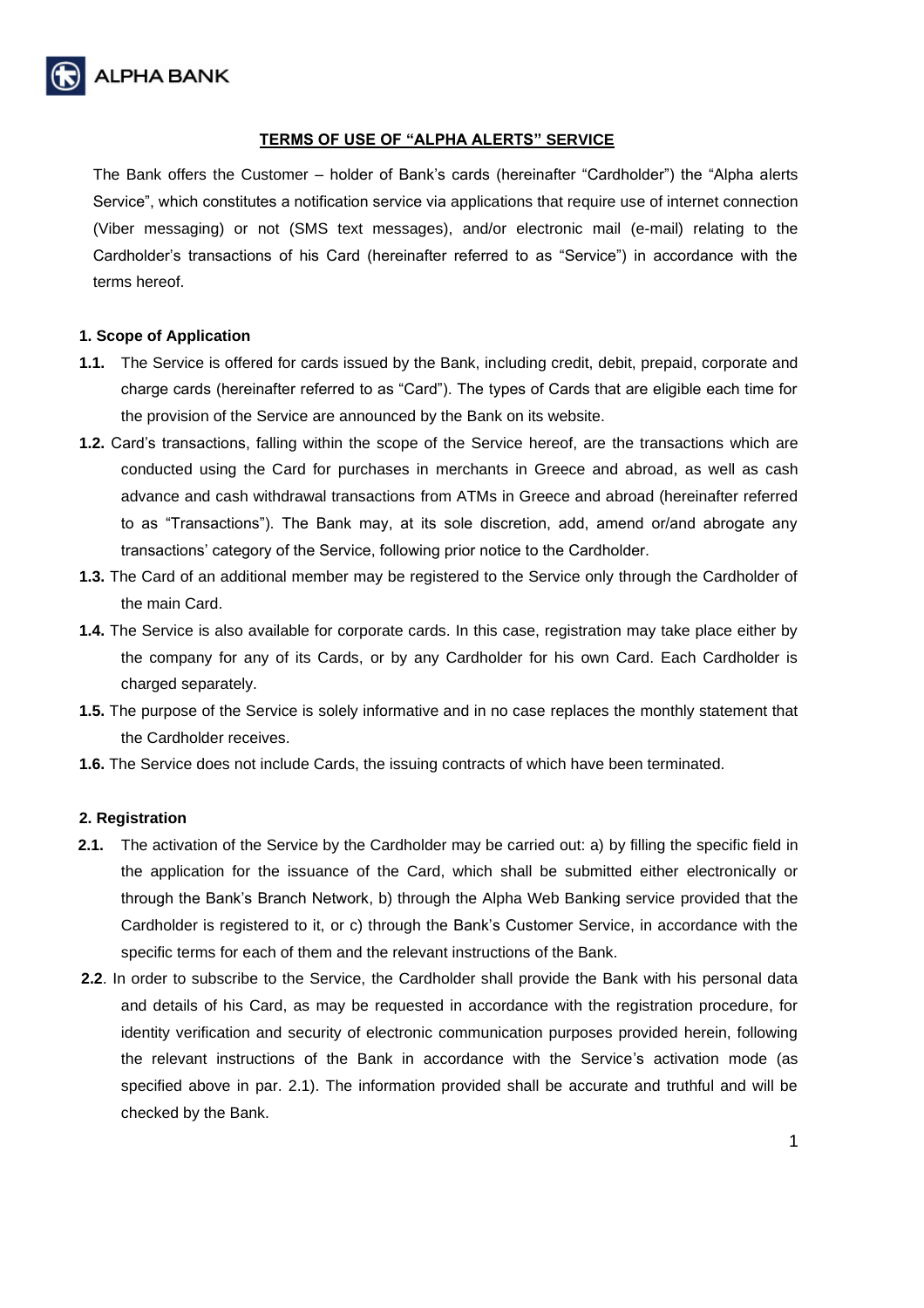# **ALPHA BANK**

- **2.3.** The Bank reserves the right to reject the Cardholder's application to register to the Service, in case the information provided in regard to his personal data and Card's details (as specified above in par. 2.2) are not accurate, truthful, sufficient or for any other reason the provided information cannot be monitored and confirmed.
- **2.4.** Upon registration to the Service, the Cardholder provides a mobile phone number, either Greek or foreign, to which the Viber notification or SMS text messages shall be sent, as well as an e-mail address. In case the Cardholder wishes to subscribe to the Service more than one Cards, he may declare different mobile phone numbers for each Card.
- **2.5.** In case the Cardholder wishes to be additionally notified for his Card's transactions by e-mail, in accordance with the terms hereof, has the option to provide, upon his subscription to the Service, an e-mail address. In such case, the provision of par. 2.4. above applies accordingly. It is explicitly defined that the Cardholder may choose to receive Card's transactions notification, in accordance with the terms hereof a) via Viber or, fallback SMS text messages to his cell phone only (see below par. 3.1) or b) via text messages to his cell phone and via e-mail jointly. Notification only via e-mail is not possible.
- **2**.**6**. The Cardholder, upon his subscription to the Service, shall choose if the notification will include all of his Card's transactions or some of them, as well as whether notification will be sent throughout the day or at certain times of the day, in accordance with the options provided by the Bank.

# **3. Service Functionality**

- **3.1.** Upon completion of the registration process and Service activation, in accordance with the aforementioned terms, the Cardholder will henceforward receive notifications relating to his Card's transactions via text messages to the mobile phone he has indicated. More specifically, if the Cardholder is a registered Viber user, he will receive a text message through the application, via the internet. If the Cardholder will not receive the Viber message within 60 seconds from its dispatch from the Bank (for example, due to a technical issue, such as bad or, no internet connection), then an SMS text regarding the transaction will be sent. If the card holder is not a Viber registered user, then he will receive an SMS text right from the beginning. In case the Cardholder has opted to be additionally informed via e-mail, according to the above par. 2.5, an email will also be sent to the e-mail address provided by him, besides the text messages sent to his cell phone.
- **3.2.1.** The text message (Viber or SMS) regarding the Card's transactions is sent immediately to the Cardholder's mobile phone after the approval of the transaction conducted with the Card (see above par. 1.2) and includes information about the type of the transaction, the name of the merchant, where the transaction has been conducted, the date, the exact time of payment, the amount and the currency of the transaction. The Bank may change the content of these messages, after prior notice to the Cardholder.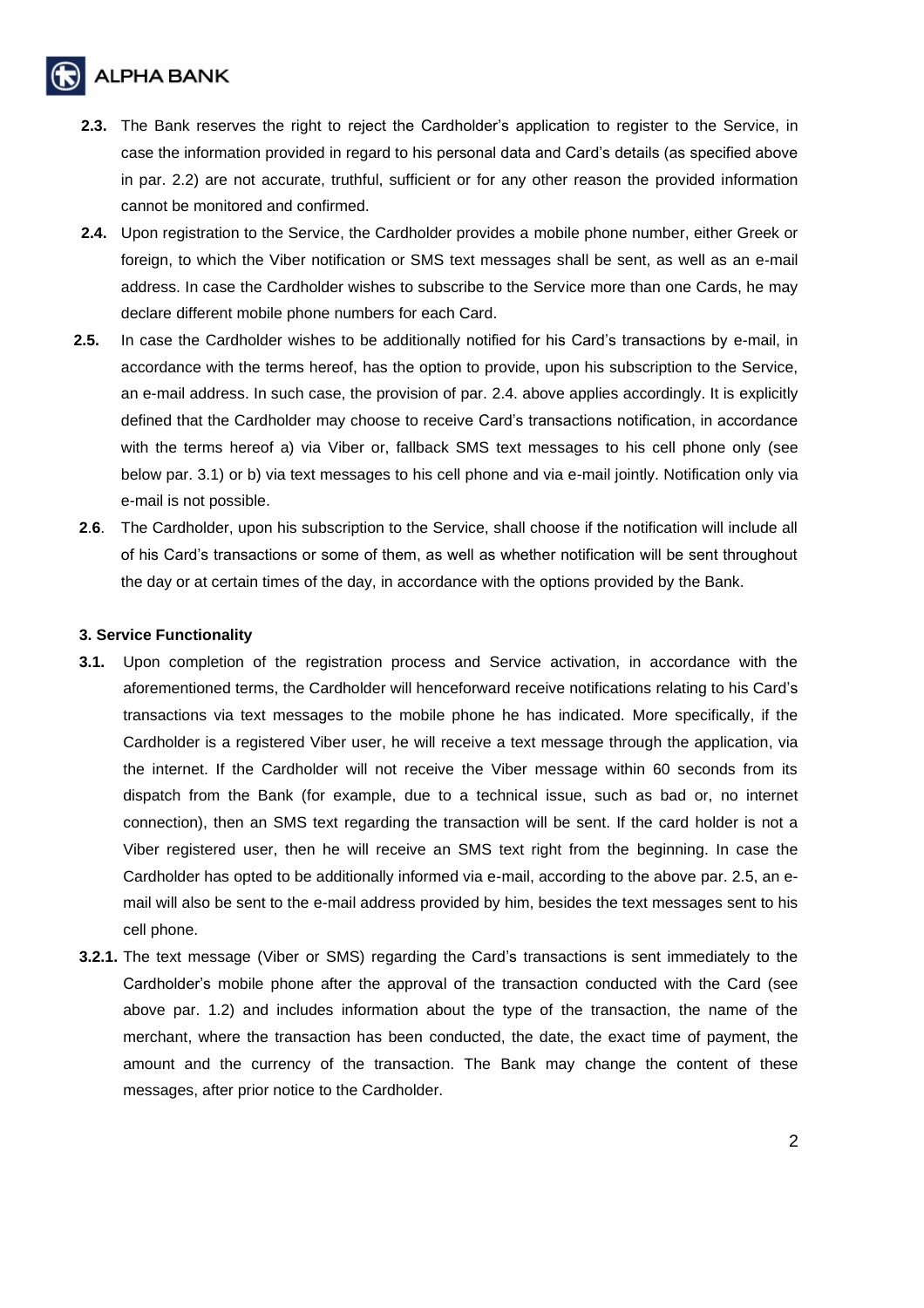**ALPHA BANK** 

- **3.2.2.** The Cardholder may choose either Greek or English as the language of the text message. This option may be altered at any time by calling the Bank's Customer Service, or alternatively through the Alpha Web Banking service or the digital wallet "My Alpha Wallet" to which the Cardholder may be registered.
- **3.3.** Each message is sent automatically; therefore the Cardholder cannot reply to the message.
- **3.4**. Each Card's transaction message is sent only once and cannot be reproduced.
- **3.5**. If the Cardholder is registered, apart from the Service, to the "Alpha e-statements" service as well, except for the Card's transactions notification via e-mail, he can also activate the option to receive an additional informative message (Viber or SMS according to par. 3.1) to the mobile phone number he has provided when registering, on a monthly basis, with which he will be informed about the issue of the Card's statement and its payment date (due date), according to what is explicitly stipulated in the terms of the Bank's "Alpha e-statements" service.
- **3.6.1.** With regard to the credit cards specifically, apart from the above notification relating to his Card's transactions, the Cardholder will further receive text messages to his mobile phone five (5) days prior to the Card's date of payment (due date), as a reminder of the obligation to repay the Card's outstanding balance. The Cardholder may at any time request exemption from that notification through the Bank's Customer Service.
- **3.6.2.** Cardholders of additional and corporate cards, as well as Cardholders who have fully repaid the minimum payment of the last statement, are exempted from the above reminder, regarding the Card's payment date.
- **3.7.** The data (phone number and e-mail address) provided for the above two services (Alpha alerts & Alpha e-statements) are recorded in a common database. Therefore, whenever any data is modified to one service, it is automatically stored in the system and is valid for the other one, in order to ensure that the Cardholder has been actually and appropriately informed, as stated above, with the use of his updated declared personal data. However, data modification concerning those two services does not affect the Cardholders' registered data for other banking products or services they may be holding.
- **3.8.** If the above services have been activated for more than one cards, the Cardholder may declare a different mobile phone number and e-mail address for each of his cards, keeping separate accounts for each of them. In that case, any modification to Cardholder's declared data will concern the specific card and not all of them collectively. For the rest of the cards the data provided initially remains unchanged.

#### **4. Cardholder's rights**

The Cardholder reserves the right:

(i) to add to the Service, at any time, any additional Card he holds or will be issued by the Bank on his own name, subject to the above par. 1.6,

(ii) to terminate the Service at any time for one or more registered Cards,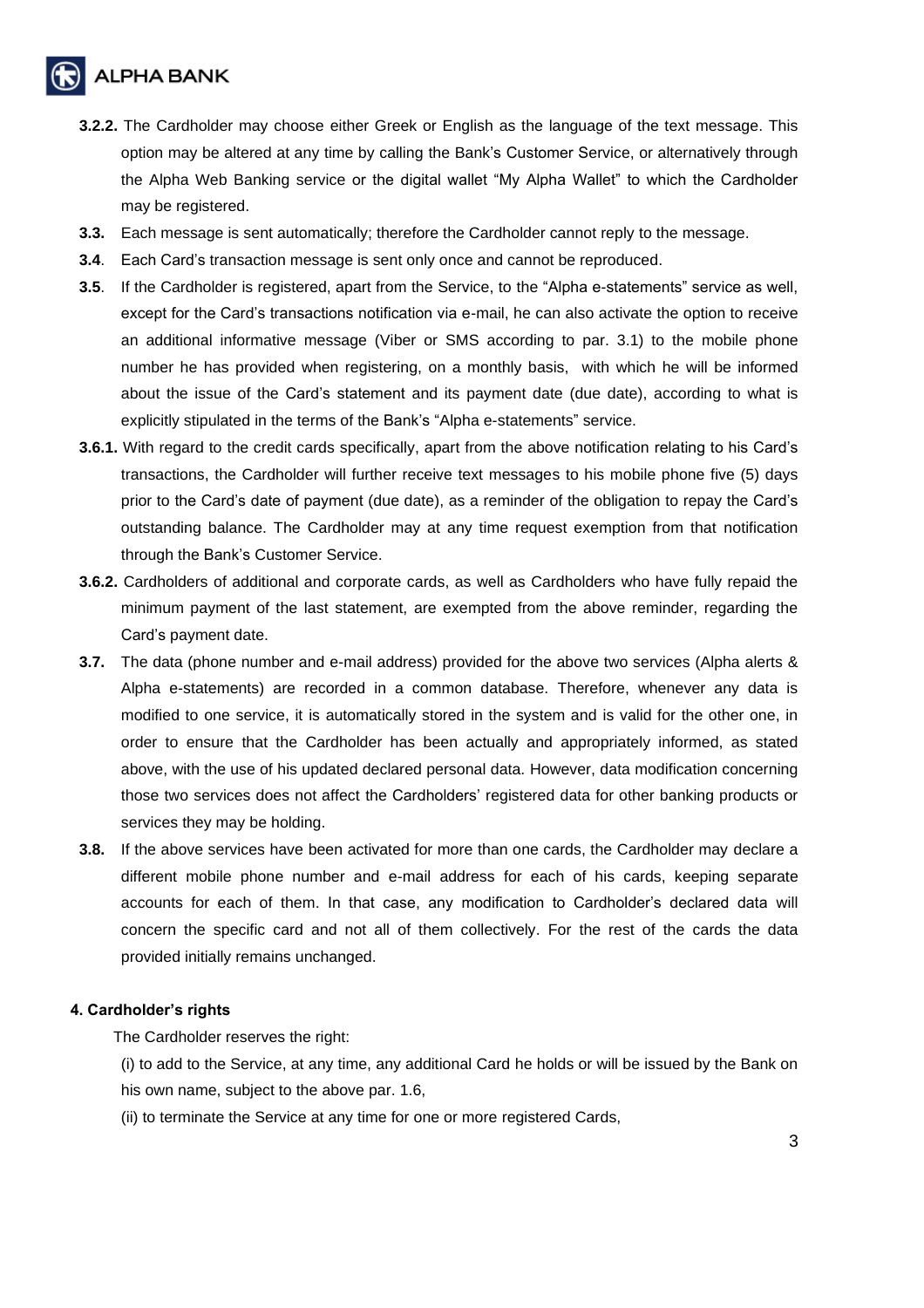

(iii) to change the number of the mobile phone he has provided for the purposes hereof (par. 2.4 above) or/and the e-mail, in the case of par. 2.5 hereof. In case the Cardholder has registered to the Service more than one Cards (par. 2.4 above), the change of the cell phone number or/and email for one Card, does not affect the rest of them, which have been registered to the Service, (iv) to amend the options specified in par. 2.5 above.

# **5. Obligations and liability of the Bank – Cardholder's declarations**

- **5.1.** The Bank is obliged to take all reasonable measures, in accordance with common business practices and supervise the operation of the Service in order to protect its transaction software system against viruses. However, the Bank takes no responsibility, in case the Cardholder's systems or archives get infected by a virus, despite the adequate due diligence conducted by the Bank.
- **5.2.** The Cardholder acknowledges and accepts that the Bank bears no responsibility with regard to any delay, non-timely or inadequate or unsuccessful receipt of the informative messages, due to reasons that are attributed or related to the provision of the Cardholder's telecommunication services or to other factors, which are beyond the Bank's control (including, without limitation, the following instances a) lack of mobile phone coverage in certain areas, b) incoming messages in excess of the capacity of Cardholder's device, c) telecommunication network's maintenance, d) malfunction of the mobile phone or Service incompatibility etc.).
- **5.3.** The Cardholder is obliged to check the accuracy of the information provided to him via Viber or SMS or e-mail and inform the Bank immediately in case of incorrect data transmission regarding any of his transactions. The Bank bears no responsibility for unauthorized use of the Card or for any incomplete, inaccurate or delayed information receipt, as a result of liability either from the merchant, where the transaction was conducted or from the Credit Institution, with which the merchant cooperates, and is responsible for the transaction of the data. The Bank is not liable for any damage the Cardholder suffers from the aforementioned reasons, unless it has acted with negligence.

#### **6. General Terms**

- **6.1.** The Service has a **one (1) Euro monthly charge per registered Card**, including corporate cards and cards of additional members. Exceptionally, the Bank may adopt special pricing policies for limited periods and/or for specific products.
- **6.1.2**. The Bank may alter the above charge concerning the Service's use, after prior notice to the Cardholder. The Bank bears no responsibility for any charges imposed by the Cardholder's telecommunication provider.
- **6.2.** By accepting the present terms, the Cardholder authorises the Bank irrevocably and unconditionally to use his cell phone number, which he has provided during his registration to the Service, for the purpose of keeping him updated for issues that are relevant to the Service or concern his constructive cooperation with the Bank.